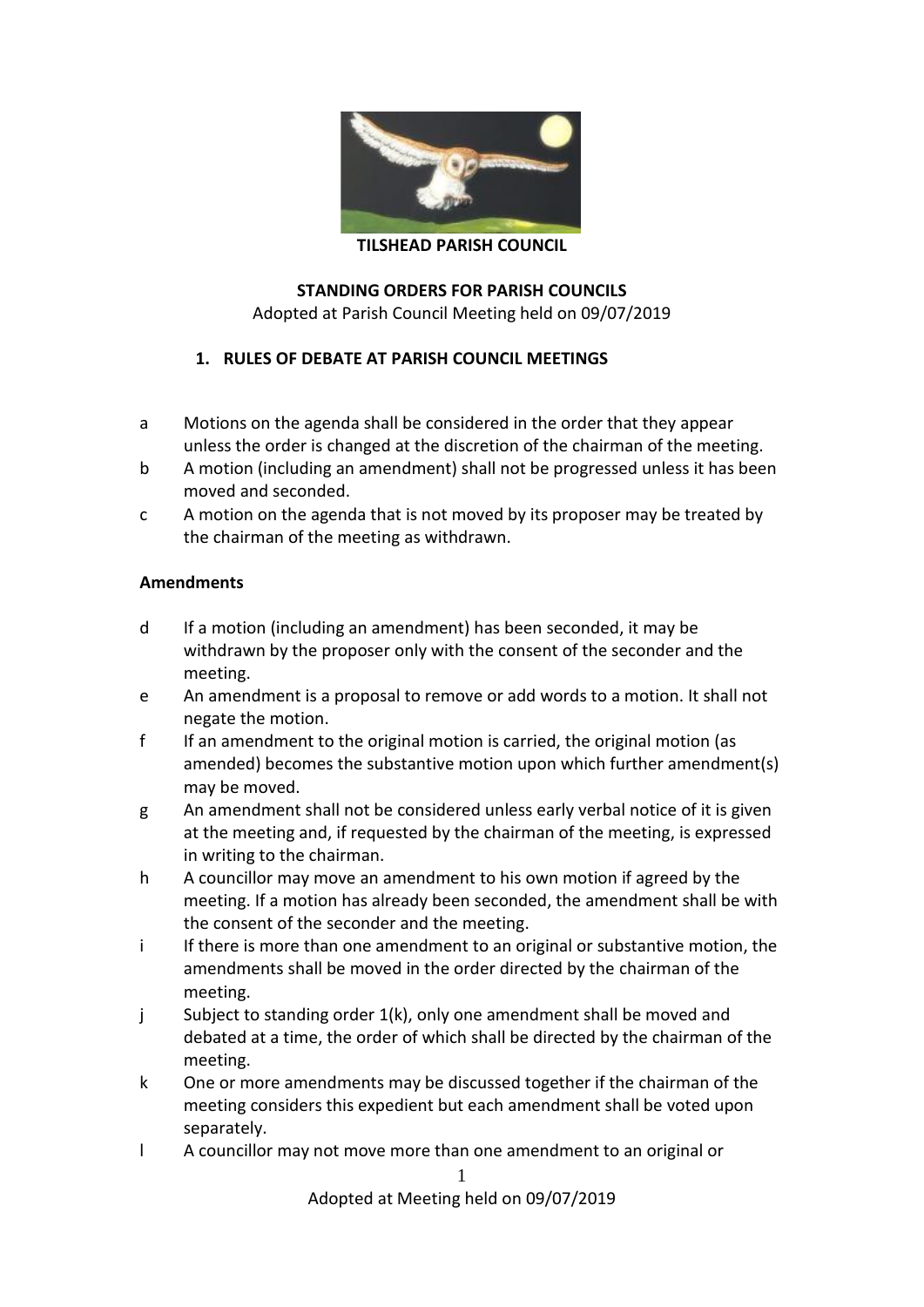substantive motion.

- m The mover of an amendment has no right of reply at the end of debate on it.
- n Where a series of amendments to an original motion are carried, the mover of the original motion shall have a right of reply either at the end of debate on the first amendment or at the very end of debate on the final substantive motion immediately before it is put to the vote.

## **Conduct during meetings**

- o Unless permitted by the chairman of the meeting, a councillor may speak once in the debate on a motion except:
	- i. to speak on an amendment moved by another councillor;
	- ii. to move or speak on another amendment if the motion has been amended since he last spoke;
	- iii. to make a point of order;
	- iv. to give a personal explanation; or
	- v. to exercise a right of reply.
- p During the debate on a motion, a councillor may interrupt only on a point of order or a personal explanation and the councillor who was interrupted shall stop speaking. A councillor raising a point of order shall identify the standing order which he/she considers has been breached or specify the other irregularity in the proceedings of the meeting he/she is concerned by.
- q A point of order shall be decided by the chairman of the meeting and his decision shall be final.
- r When a motion is under debate, no other motion shall be moved except:
	- i. to amend the motion;
	- ii. to proceed to the next business;
	- iii. to adjourn the debate;
	- iv. to put the motion to a vote;
	- v. to ask a person to be no longer heard or to leave the meeting;
	- vi. to refer a motion to a committee or sub-committee for consideration;
	- vii. to exclude the public and press;
	- viii. to adjourn the meeting; or
	- ix. to suspend particular standing order(s) excepting those which reflect mandatory statutory or legal requirements.
- s Before an original or substantive motion is put to the vote, the chairman of the meeting shall be satisfied that the motion has been sufficiently debated and that the mover of the motion under debate has exercised or waived his right of reply.
- t Excluding motions moved understanding order 1(r), the contributions or speeches by a councillor shall relate only to the motion under discussion and shall not exceed 5 minutes without the consent of the chairman of the meeting.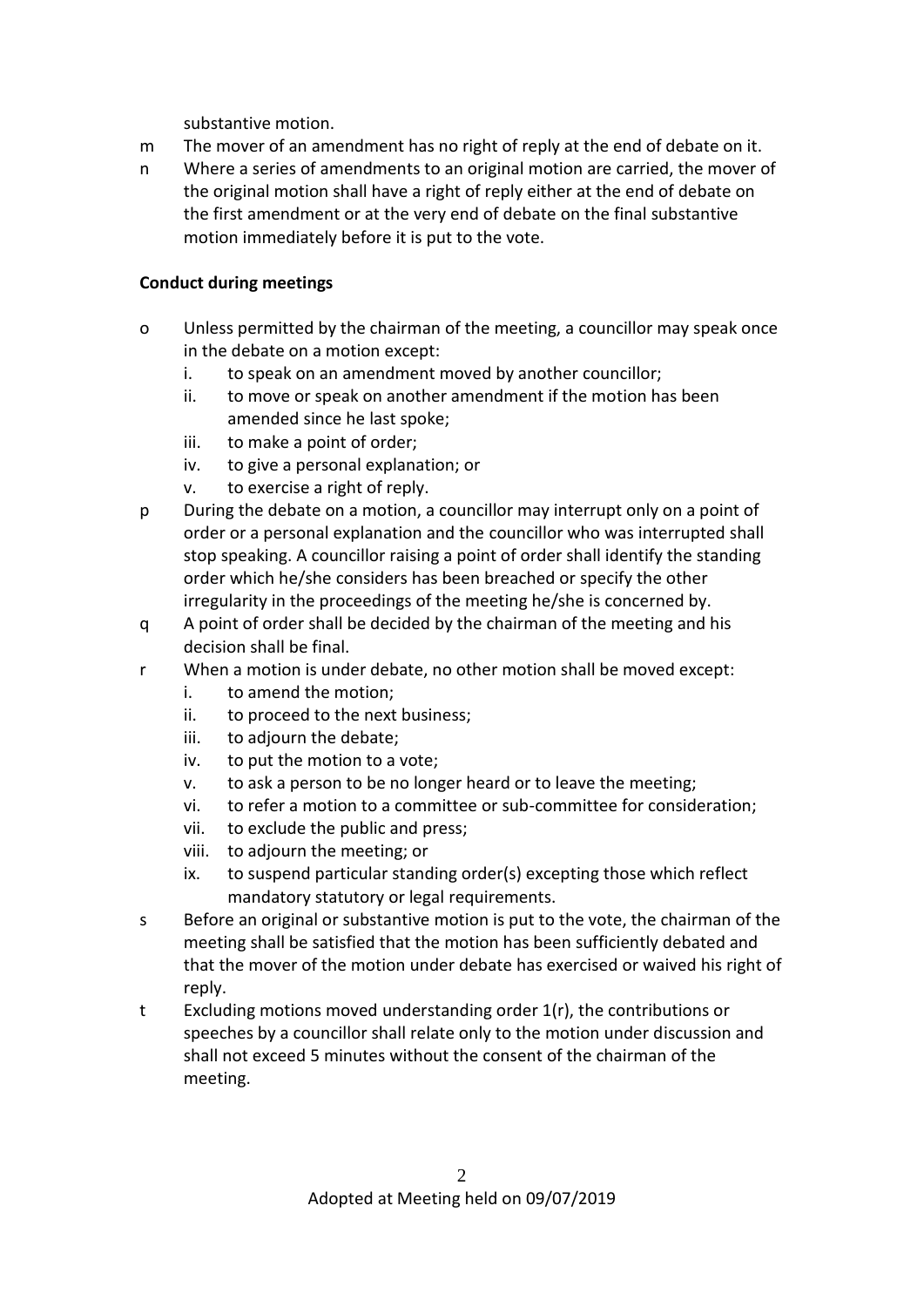## **2. DISORDERLY CONDUCT AT MEETINGS**

- a No person shall obstruct the transaction of business at a meeting or behave offensively or improperly. If this standing order is ignored, the chairman of the meeting shall request such person(s) to moderate or improve their conduct.
- b If person(s) disregard the request of the chairman of the meeting to moderate or improve their conduct, any councillor or the chairman of the meeting may move that the person be no longer heard or be excluded from the meeting. The motion, if seconded, shall be put to the vote without discussion.
- c If a resolution made under standing order 2(b) is ignored, the chairman of the meeting may take further reasonable steps to restore order or to progress the meeting. This may include temporarily suspending or closing the meeting.

# **3. FORMAL PARISH COUNCIL MEETINGS GENERAL PRINCIPLES**

a Meetings shall not take place in premises which at the time of the meeting are used for the supply of alcohol, unless no other premises are available free of charge or at a reasonable cost.

b The minimum three clear days for notice of a meeting does not include the day on which notice was issued, the day of the meeting, a Sunday, a day of the Christmas break, a day of the Easter break or of a bank holiday or a day appointed for public thanksgiving or mourning.

c Meetings shall be open to the public unless their presence is prejudicial to the public interest by reason of the confidential nature of the business to be transacted or for other special reasons. The public's exclusion from part or all of a meeting shall be by a resolution which shall give reasons for the public's exclusion.

d Members of the public may make representations, answer questions and give evidence at a meeting which they are entitled to attend in respect of the business on the agenda.

e The period of time designated for public participation at a meeting in accordance with standing order 3(e) shall not exceed 20 minutes unless directed by the chairman of the meeting.

f Subject to standing order 3(f), a member of the public shall not speak for more than 3 minutes.

g In accordance with standing order 3(e), a question shall not require a response at the meeting nor start a debate on the question. The chairman of the meeting may direct that a written or oral response be given.

> 3 Adopted at Meeting held on 09/07/2019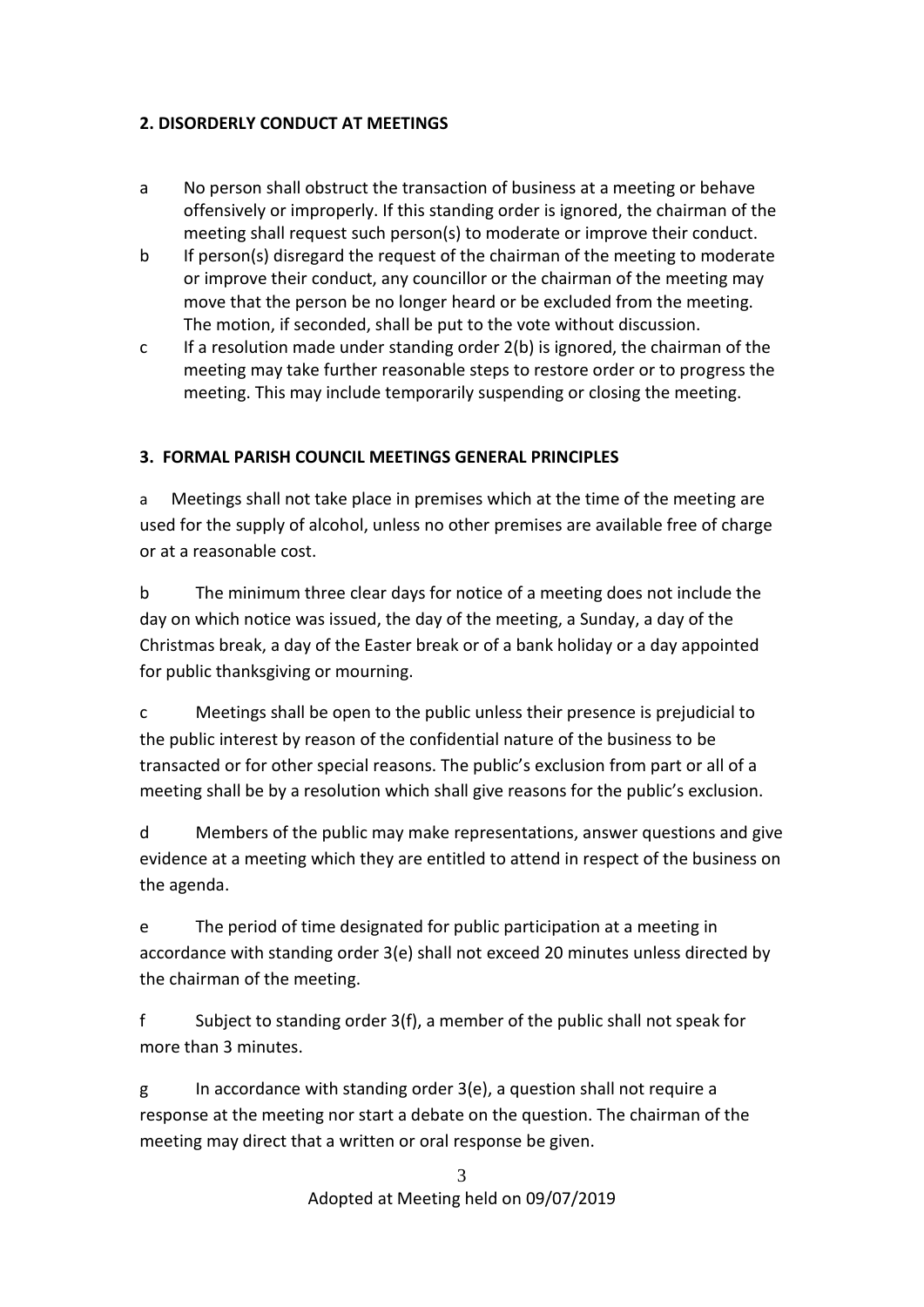h A person shall raise his/her hand when requesting to speak and stand when speaking (except when a person has a disability or is likely to suffer discomfort). The chairman of the meeting may at any time permit a person to be seated when speaking.

i A person who speaks at a meeting shall direct his comments to the chairman of the meeting.

j Only one person is permitted to speak at a time. If more than one person wants to speak, the chairman of the meeting shall direct the order of speaking.

k Subject to standing order 3(m), a person who attends a meeting is permitted to report on the meeting whilst the meeting is open to the public. To "report" means to film, photograph, make an audio recording of meeting proceedings, use any other means for enabling persons not present to see or hear the meeting as it takes place or later or to report or to provide oral or written commentary about the meeting so that the report or commentary is available as the meeting takes place or later to persons not present.

l A person present at a meeting may not provide an oral report or oral commentary about a meeting as it takes place without permission.

m The press shall be provided with reasonable facilities for the taking of their report of all or part of a meeting at which they are entitled to be present.

n Subject to standing orders which indicate otherwise, anything authorised or required to be done by, to or before the Chairman of the Council may in his/her absence be done by, to or before the Vice-Chairman of the Council (if there is one).

o The Chairman of the Council, if present, shall preside at a meeting. If the Chairman is absent from a meeting, the Vice-Chairman of the Council (if there is one) if present, shall preside. If both the Chairman and the Vice-Chairman are absent from a meeting, a councillor as chosen by the councillors present at the meeting shall preside at the meeting.

p Subject to a meeting being quorate, all questions at a meeting shall be decided by a majority of the councillors and non-councillors with voting rights present and voting.

q The chairman of a meeting may give an original vote on any matter put to the vote, and in the case of an equality of votes may exercise his/her casting vote whether or not he/she gave an original vote.

See standing orders 5(h) and (i) for the different rules that apply in the election of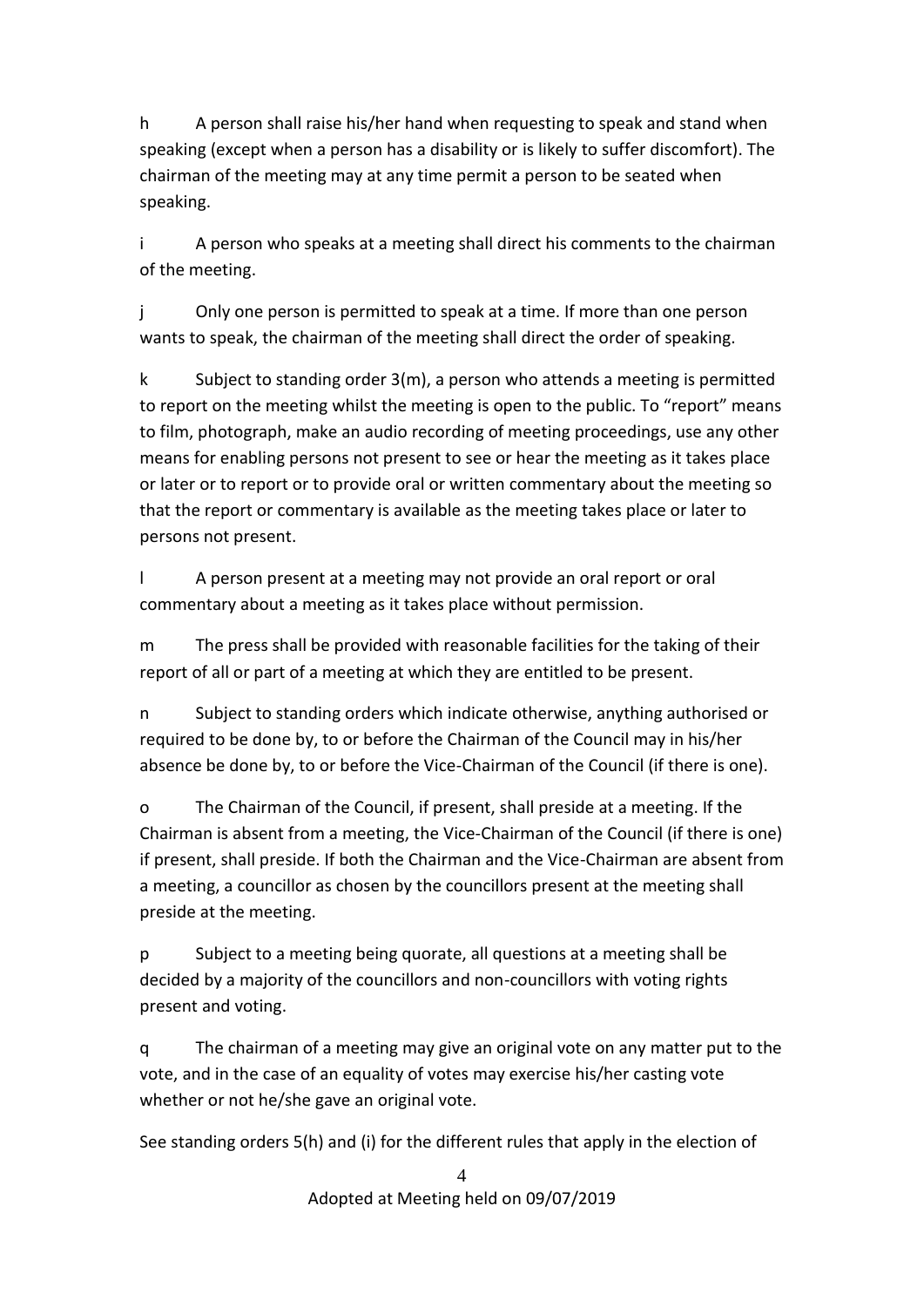the Chairman of the Council at the annual meeting of the Council.

r Unless standing orders provide otherwise, voting on a question shall be by a show of hands. At the request of a councillor, the voting on any question shall be recorded so as to show whether each councillor present and voting gave his vote for or against that question. Such a request shall be made before moving on to the next item of business on the agenda.

s The minutes of a meeting shall include an accurate record of the following:

i. the time and place of the meeting;

ii. the names of councillors who are present and the names of councillors who are absent;

iii. interests that have been declared by councillors and non-councillors with voting rights;

iv. the grant of dispensations (if any) to councillors and non-councillors with voting rights;

v. whether a councillor or non-councillor with voting rights left the meeting when matters that they held interests in were being considered;

vi. if there was a public participation session; and

vii. the resolutions made.

t A councillor or a non-councillor with voting rights who has a disclosable pecuniary interest or another interest as set out in the Council's code of conduct in a matter being considered at a meeting is subject to statutory limitations or restrictions under the code on his right to participate and vote on that matter.

u No business may be transacted at a meeting unless at least one-third of the whole number of members of the Council are present and in no case shall the quorum of a meeting be less than three.

See standing order 4d (viii) for the quorum of a committee or sub-committee meeting.

v If a meeting is or becomes inquorate no business shall be transacted and the meeting shall be closed. The business on the agenda for the meeting shall be adjourned to another meeting.

w A meeting shall not exceed a period of 2.5 hours.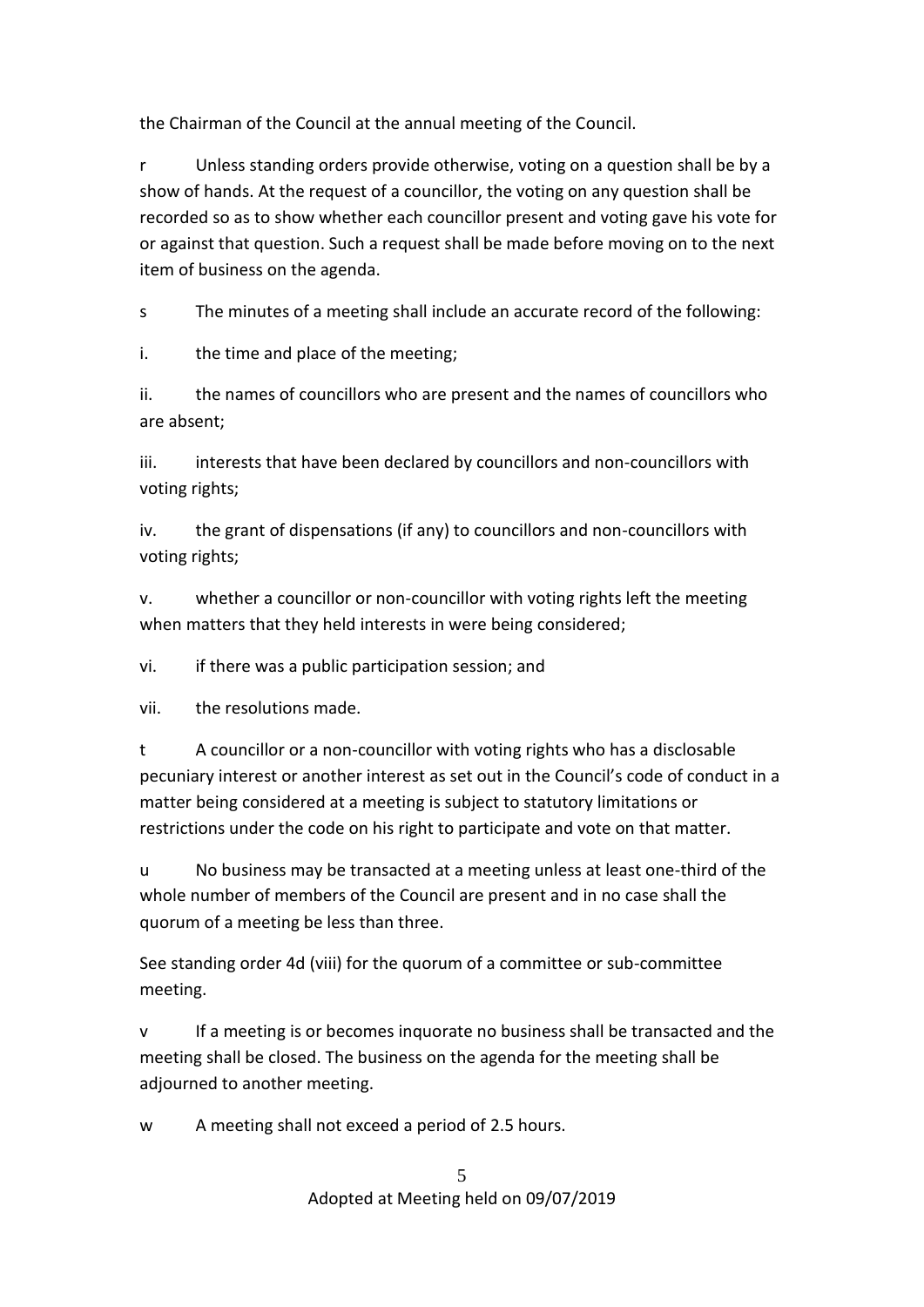## **4. COMMITTEES AND SUB-COMMITTEES**

- a Unless the Council determines otherwise, a committee may appoint a subcommittee whose terms of reference and members shall be determined by the committee.
- b The members of a committee may include non-councillors unless it is a committee which regulates and controls the finances of the Council.
- c Unless the Council determines otherwise, all the members of an advisory committee and a sub-committee of the advisory committee may be noncouncillors.
- d The Council may appoint standing committees or other committees as may be necessary, and:
	- i. shall determine their terms of reference;
	- ii. shall determine the number and time of the ordinary meetings of a standing committee up until the date of the next annual meeting of the Council;
	- iii. shall permit a committee, other than in respect of the ordinary meetings of a committee, to determine the number and time of its meetings;
	- iv. shall, subject to standing orders 4(b) and (c), appoint and determine the terms of office of members of such a committee;
	- v. may, subject to standing orders 4(b) and (c), appoint and determine the terms of office of the substitute members to a committee whose role is to replace the ordinary members at a meeting of a committee if the ordinary members of the committee confirm to the Proper Officer 3 days before the meeting that they are unable to attend;
	- vi. shall, after it has appointed the members of a standing committee, appoint the chairman of the standing committee;
	- vii. shall permit a committee other than a standing committee, to appoint its own chairman at the first meeting of the committee;
	- viii. shall determine the place, notice requirements and quorum for a meeting of a committee and a sub-committee which, in both cases, shall be no less than three;
	- ix. shall determine if the public may participate at a meeting of a committee;
	- x. shall determine if the public and press are permitted to attend the meetings of a sub-committee and also the advance public notice requirements, if any, required for the meetings of a sub-committee;
	- xi. shall determine if the public may participate at a meeting of a subcommittee that they are permitted to attend; and
	- xii. may dissolve a committee or a sub-committee.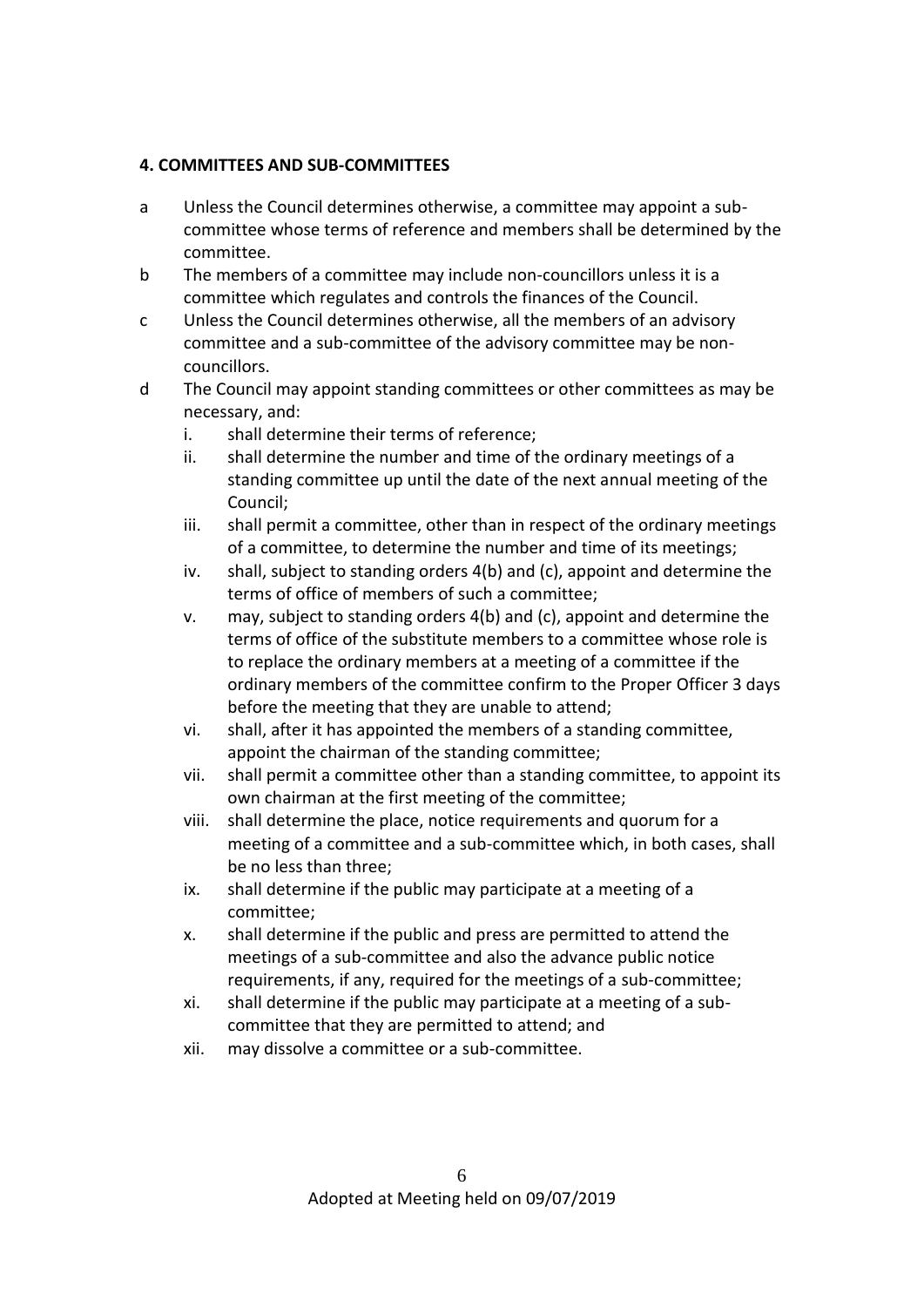### **5. COUNCIL MEETINGS - PROCESS**

- a In an election year, the annual meeting of the Council shall be held on or within 14 days following the day on which the councillors elected take office.
- b In a year which is not an election year, the annual meeting of the Council shall be held on such day in May as the Council decides.
- c If no other time is fixed, the annual meeting of the Council shall take place at 6pm.
- d In addition to the annual meeting of the Council, at least three other ordinary meetings shall be held in each year on such dates and times as the Council decides.
- e The first business conducted at the annual meeting of the Council shall be the election of the Chairman and Vice-Chairman (if there is one) of the Council.
- f The Chairman of the Council, unless he/she has resigned or becomes disqualified, shall continue in office and preside at the annual meeting until his/her successor is elected at the next annual meeting of the Council.
- g The Vice-Chairman of the Council, if there is one, unless he/she resigns or becomes disqualified, shall hold office until immediately after the election of the Chairman of the Council at the next annual meeting of the Council.
- h In an election year, if the current Chairman of the Council has not been reelected as a member of the Council, he/she shall preside at the annual meeting until a successor Chairman of the Council has been elected. The current Chairman of the Council shall not have an original vote in respect of the election of the new Chairman of the Council but shall give a casting vote in the case of an equality of votes.
- i In an election year, if the current Chairman of the Council has been re-elected as a member of the Council, he/she shall preside at the annual meeting until a new Chairman of the Council has been elected. He may exercise an original vote in respect of the election of the new Chairman of the Council and shall give a casting vote in the case of an equality of votes.
- j Following the election of the Chairman of the Council and Vice-Chairman (if there is one) of the Council at the annual meeting, the business shall include:
	- i. In an election year, delivery by the Chairman of the Council and councillors of their acceptance of office forms unless the Council resolves for this to be done at a later date. In a year which is not an election year, delivery by the Chairman of the Council of his acceptance of office form unless the Council resolves for this to be done at a later date;
	- ii. Confirmation of the accuracy of the minutes of the last meeting of the Council;
	- iii. Receipt of the minutes of the last meeting of a committee;
	- iv. Consideration of the recommendations made by a committee;
	- v. Review of delegation arrangements to committees, sub-committees, staff and other local authorities;
	- vi. Review of the terms of reference for committees;
	- vii. Appointment of members to existing committees;
	- viii. Appointment of any new committees in accordance with standing order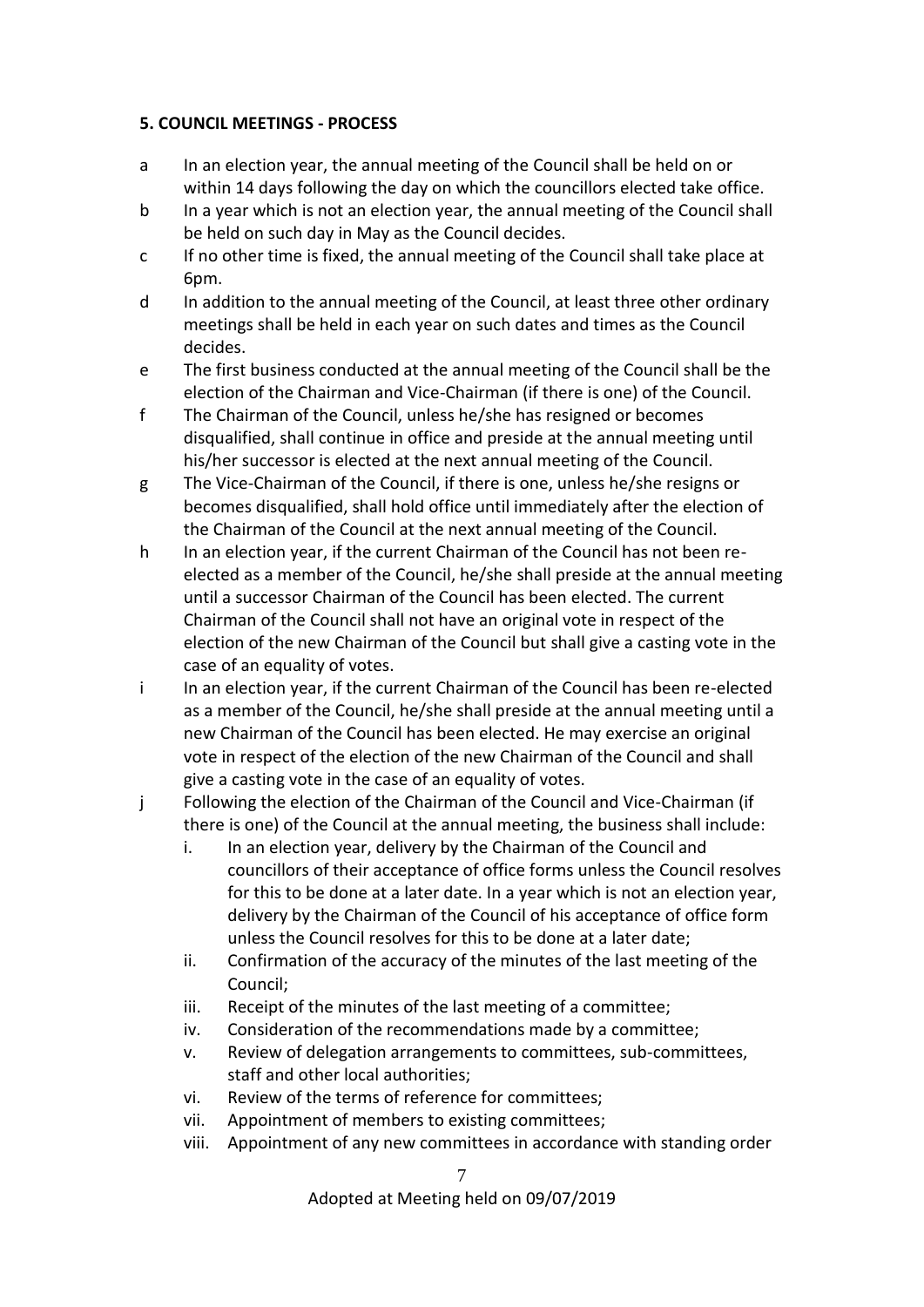4;

- ix. Review and adoption of appropriate standing orders and financial regulations;
- x. Review of arrangements (including legal agreements) with other local authorities, not-for-profit bodies and businesses.
- xi. Review of representation on or work with external bodies and arrangements for reporting back;
- xii. In an election year, to make arrangements with a view to the Council becoming eligible to exercise the general power of competence in the future;
- xiii. Review of inventory of land and other assets including buildings and office equipment;
- xiv. Confirmation of arrangements for insurance cover in respect of all insurable risks;
- xv. Review of the Council's and/or staff subscriptions to other bodies;
- xvi. Review of the Council's complaints procedure;
- xvii. Review of the Council's policies, procedures and practices in respect of its obligations under freedom of information and data protection legislation (*see also standing orders 11, 20 and 21*);
- xviii. Review of the Council's policy for dealing with the press/media;
- xix. Review of the Council's employment policies and procedures;
- xx. Review of the Council's expenditure incurred under s.137 of the Local Government Act 1972 or the general power of competence.
- xxi. Determining the time and place of ordinary meetings of the Council up to and including the next annual meeting of the Council.

# **6. EXTRAORDINARY MEETINGS OF THE COUNCIL, COMMITTEES AND SUB-COMMITTEES**

- a The Chairman of the Council may convene an extraordinary meeting of the Council at any time.
- b If the Chairman of the Council does not call an extraordinary meeting of the Council within seven days of having been requested in writing to do so by two councillors, any two councillors may convene an extraordinary meeting of the Council. The public notice giving the time, place and agenda for such a meeting shall be signed by the two councillors.
- c The chairman of a committee or a sub-committee may convene an extraordinary meeting of the committee [or the sub-committee] at any time.
- d If the chairman of a committee or a sub-committee does not call an extraordinary meeting within 7 days of having been requested to do so 2 members of the committee or the sub-committee or any 2 members of the committee or the sub-committee may convene an extraordinary meeting of the committee or a sub-committee.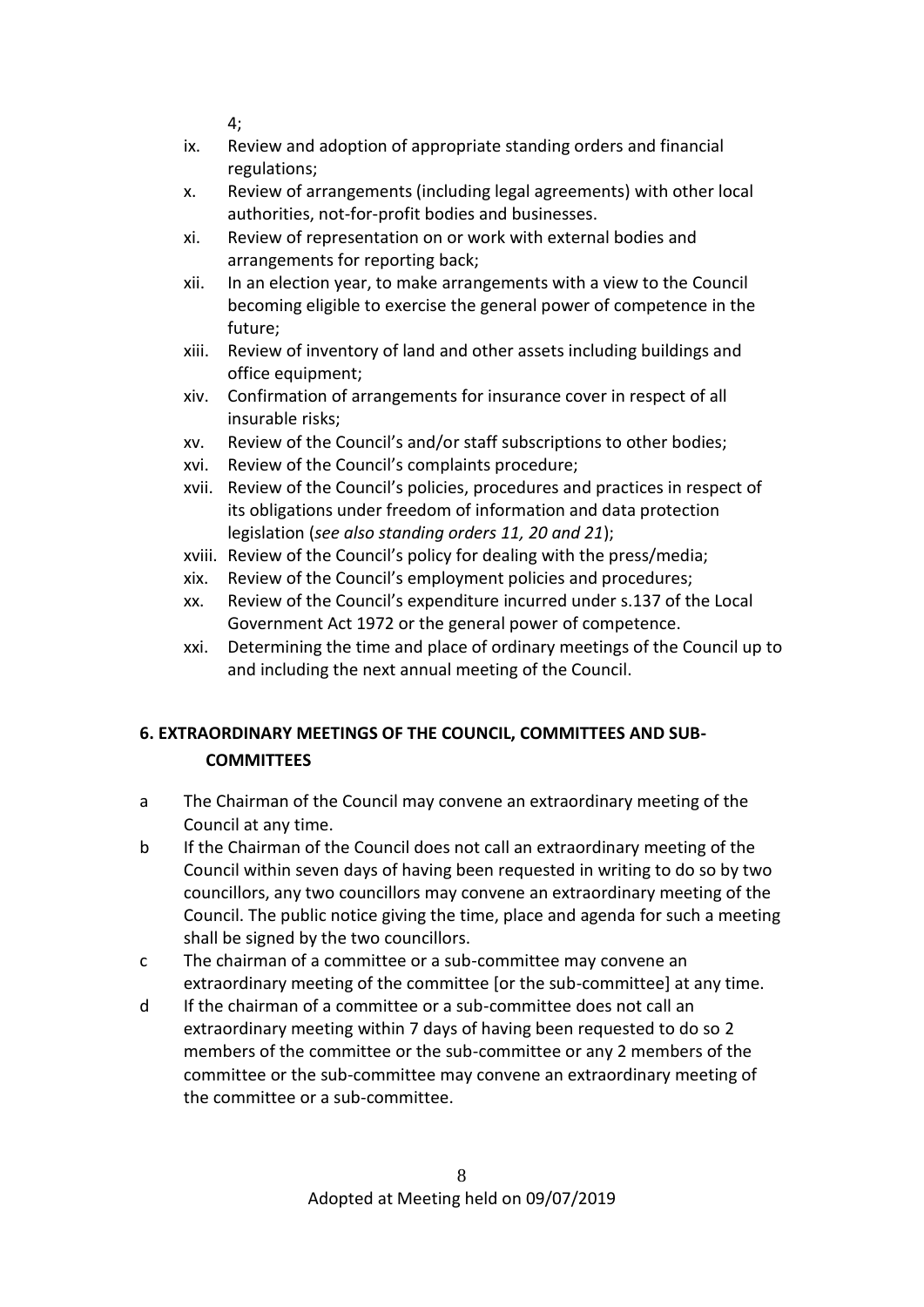## **7. PREVIOUS RESOLUTIONS**

- a A resolution shall not be reversed within six months except either by a special motion, which requires written notice by at least 3 councillors to be given to the Proper Officer (Clerk) in accordance with standing order 9, or by a motion moved in pursuance of the recommendation of a committee or a subcommittee.
- b When a motion moved pursuant to standing order 7(a) has been disposed of, no similar motion may be moved for a further six months.

## **8. VOTING ON APPOINTMENTS**

a Where more than two persons have been nominated for a position to be filled by the Council and none of those persons has received an absolute majority of votes in their favour, the name of the person having the least number of votes shall be struck off the list and a fresh vote taken. This process shall continue until a majority of votes is given in favour of one person. A tie in votes may be settled by the casting vote exercisable by the chairman of the meeting.

# **9. MOTIONS FOR A MEETING THAT REQUIRE WRITTEN NOTICE TO BE GIVEN TO THE PROPER OFFICER (Clerk)**

- a A motion shall relate to the responsibilities of the meeting for which it is tabled and in any event shall relate to the performance of the Council's statutory functions, powers and obligations or an issue which specifically affects the Council's area or its residents.
- b No motion may be moved at a meeting unless it is on the agenda and the mover has given written notice of its wording to the Proper Officer (Clerk) at least 4 clear days before the meeting. Clear days do not include the day of the notice or the day of the meeting.
- c The Proper Officer (Clerk) may, before including a motion on the agenda received in accordance with standing order 9(b), correct obvious grammatical or typographical errors in the wording of the motion.
- d If the Proper Officer considers the wording of a motion received in accordance with standing order 9(b) is not clear in meaning, the motion shall be rejected until the mover of the motion resubmits it, so that it can be understood, in writing, to the Proper Officer (Clerk) at least 4 clear days before the meeting.
- e If the wording or subject of a proposed motion is considered improper, the Proper Officer (Clerk) shall consult with the chairman of the forthcoming meeting or, as the case may be, the councillors who have convened the meeting, to consider whether the motion shall be included in the agenda or rejected.
- f The decision of the Proper Officer (Clerk) as to whether or not to include the motion on the agenda shall be final.
- 9 g Motions received shall be recorded and numbered in the order that they are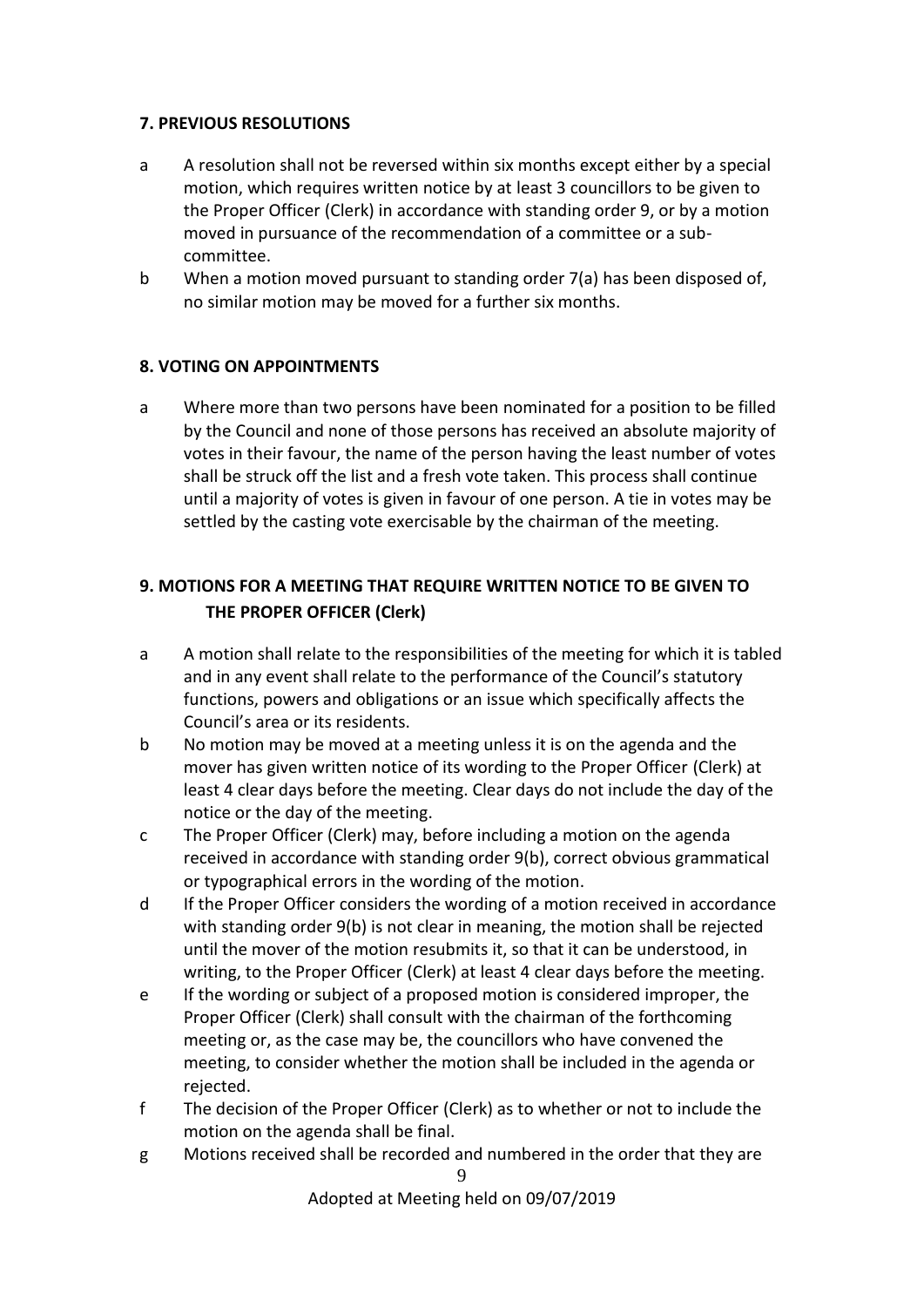received.

h Motions rejected shall be recorded with an explanation by the Proper Officer (Clerk) of the reason for rejection.

# **10. MOTIONS AT A MEETING THAT DO NOT REQUIRE WRITTEN NOTICE**

- a The following motions may be moved at a meeting without written notice to the Proper Officer:
	- i. to correct an inaccuracy in the draft minutes of a meeting;
	- ii. to move to a vote;
	- iii. to defer consideration of a motion;
	- iv. to refer a motion to a particular committee or sub-committee;
	- v. to appoint a person to preside at a meeting;
	- vi. to change the order of business on the agenda;
	- vii. to proceed to the next business on the agenda;
	- viii. to require a written report;
	- ix. to appoint a committee or sub-committee and their members;
	- x. to extend the time limits for speaking;
	- xi. to exclude the press and public from a meeting in respect of confidential or other information which is prejudicial to the public interest;
	- xii. to not hear further from a councillor or a member of the public;
	- xiii. to exclude a councillor or member of the public for disorderly conduct;
	- xiv. to temporarily suspend the meeting;
	- xv. to suspend a particular standing order (unless it reflects mandatory statutory or legal requirements);
	- xvi. to adjourn the meeting; or
	- xvii. to close the meeting.

# **11. MANAGEMENT OF INFORMATION**

See also standing order 20.

- a The Council shall have in place and keep under review, technical and organisational measures to keep secure information (including personal data) which it holds in paper and electronic form. Such arrangements shall include deciding who has access to personal data and encryption of personal data.
- b The Council shall have in place, and keep under review, policies for the retention and safe destruction of all information (including personal data) which it holds in paper and electronic form. The Council's retention policy shall confirm the period for which information (including personal data) shall be retained or if this is not possible the criteria used to determine that period (e.g. the Limitation Act 1980).
- c The agenda, papers that support the agenda and the minutes of a meeting shall not disclose or otherwise undermine confidential information or personal data without legal justification.
- d Councillors, staff, the Council's contractors and agents shall not disclose confidential information or personal data without legal justification.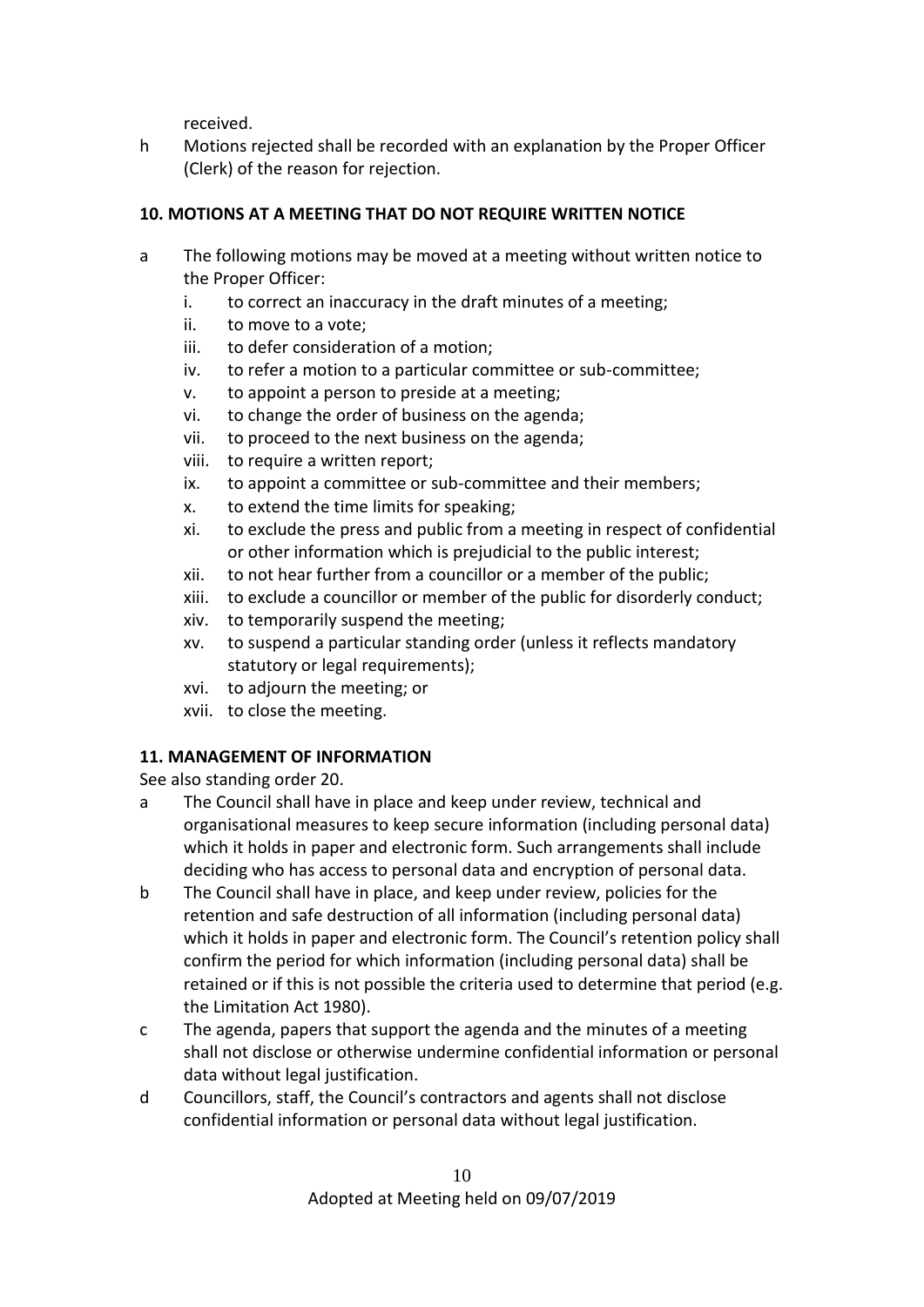## **12. DRAFT MINUTES**

- a If the draft minutes of a preceding meeting have been served on councillors with the agenda to attend the meeting at which they are due to be approved for accuracy, they shall be taken as read.
- b There shall be no discussion about the draft minutes of a preceding meeting except in relation to their accuracy. A motion to correct an inaccuracy in the draft minutes shall be moved in accordance with standing order 10(a) (i).
- c The accuracy of draft minutes, including any amendment(s) made to them, shall be confirmed by resolution and shall be signed by the chairman of the meeting and stand as an accurate record of the meeting to which the minutes relate.
- d If the chairman of the meeting does not consider the minutes to be an accurate record of the meeting to which they relate, he shall sign the minutes and include a paragraph in the following terms or to the same effect: "The chairman of this meeting does not believe that the minutes of the meeting of the ( ) held on [date] in respect of ( ) were a correct record but his view was not upheld by the meeting and the minutes are confirmed as an accurate record of the proceedings."
- e If the Council's gross annual income or expenditure (whichever is higher) does not exceed £25,000, it shall publish draft minutes on a website which is publicly accessible and free of charge not later than one month after the meeting has taken place.
- f Subject to the publication of draft minutes in accordance with standing order 12(e) and standing order 20(a) and following a resolution which confirms the accuracy of the minutes of a meeting, the draft minutes or recordings of the meeting for which approved minutes exist shall be destroyed or kept only electronically with the watermark draft visible.

# **13. CODE OF CONDUCT AND DISPENSATIONS**

*See also standing order 3(u).* 

- a All councillors and non-councillors with voting rights shall observe the code of conduct adopted by the Council.
- b Unless he/she has been granted a dispensation, a councillor or non-councillor with voting rights shall withdraw from a meeting when it is considering a matter in which he has a disclosable pecuniary interest. He may return to the meeting after it has considered the matter in which he had the interest.
- c Unless he has been granted a dispensation, a councillor or non-councillor with voting rights shall withdraw from a meeting when it is considering a matter in which he/she has another interest if so required by the Council's code of conduct. He/she may return to the meeting after it has considered the matter in which he/she had the interest.
- d Dispensation requests shall be in writing and submitted to the Proper Officer (Clerk) as soon as possible before the meeting, or failing that, at the start of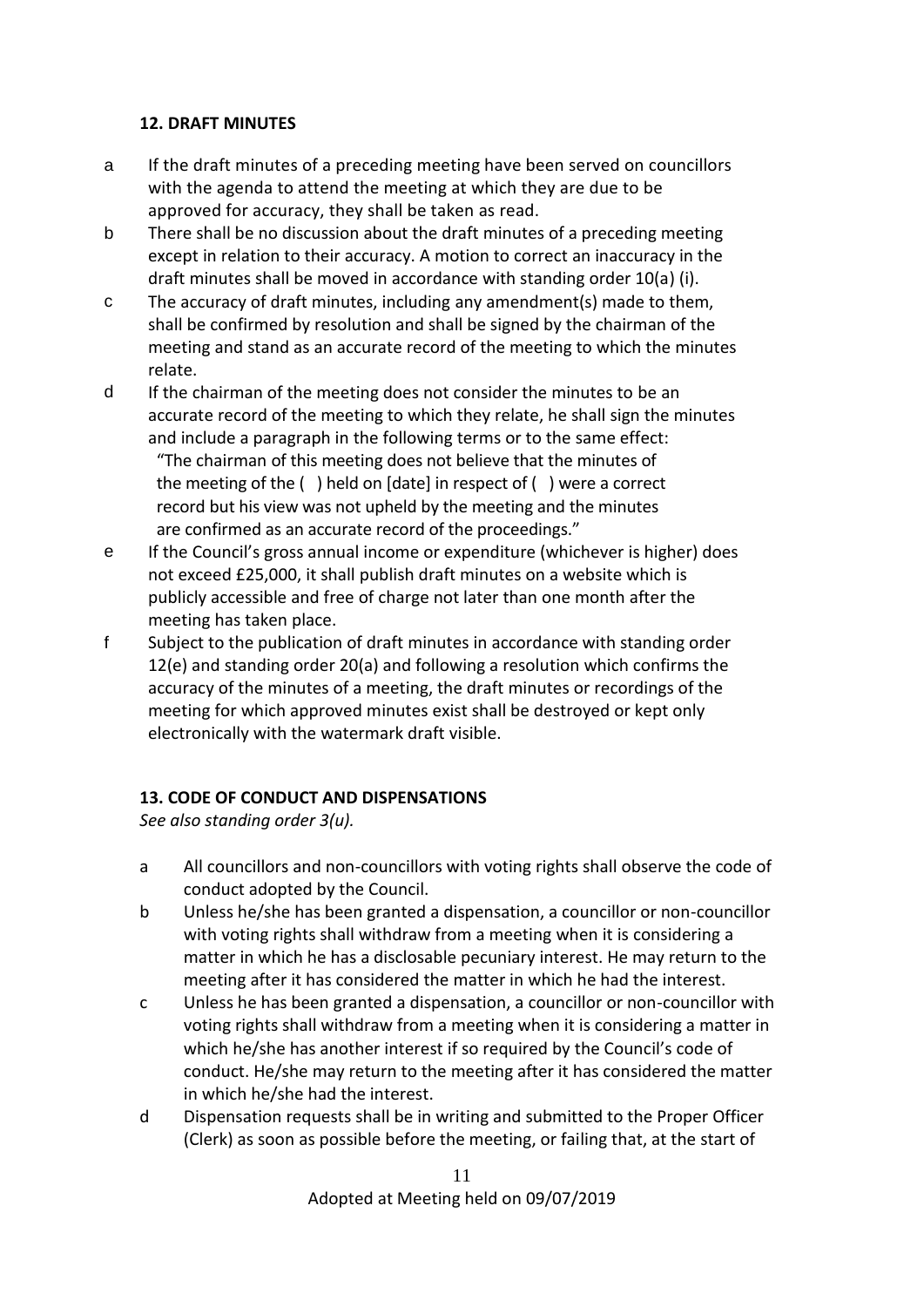the meeting for which the dispensation is required.

- e A decision as to whether to grant a dispensation shall be made by a meeting of the Council, or committee or sub-committee for which the dispensation is required and that decision is final.
- f A dispensation request shall confirm:
	- i. the description and the nature of the disclosable pecuniary interest or other interest to which the request for the dispensation relates;
	- ii. whether the dispensation is required to participate at a meeting in a discussion only or a discussion and a vote;
	- iii. the date of the meeting or the period (not exceeding four years) for which the dispensation is sought; and
	- iv. an explanation as to why the dispensation is sought.
- g Subject to standing orders 13(d) and (f), a dispensation request shall be considered at the beginning of the meeting of the Council, or committee or subcommittee for which the dispensation is required.
- h A dispensation may be granted in accordance with standing order 13(e) if having regard to all relevant circumstances any of the following apply:
	- i. without the dispensation the number of persons prohibited from participating in the particular business would be so great a proportion of the meeting transacting the business as to impede the transaction of the business;
	- ii. granting the dispensation is in the interests of persons living in the Council's area; or
	- iii. it is otherwise appropriate to grant a dispensation.

# **14. CODE OF CONDUCT COMPLAINTS**

- a Upon notification by the Wiltshire Council that it is dealing with a complaint that a councillor or non-councillor with voting rights has breached the Council's code of conduct, the Proper Officer (Clerk) shall, subject to standing order 11, report this to the Council.
- b Where the notification in standing order 14(a) relates to a complaint made by the Proper Officer (Clerk), the Proper Officer (Clerk) shall notify the Chairman of Council of this fact, and the Chairman shall nominate another staff member to assume the duties of the Proper Officer in relation to the complaint until it has been determined and the Council has agreed what action, if any, to take in accordance with standing order 14(d).
- c The Council may:
	- i. provide information or evidence where such disclosure is necessary to investigate the complaint or is a legal requirement;
	- ii. seek information relevant to the complaint from the person or body with statutory responsibility for investigation of the matter;
- d Upon notification by Wiltshire Council that a councillor or non-councillor with voting rights has breached the Council's code of conduct, the Council shall consider what, if any, action to take against him. Such action excludes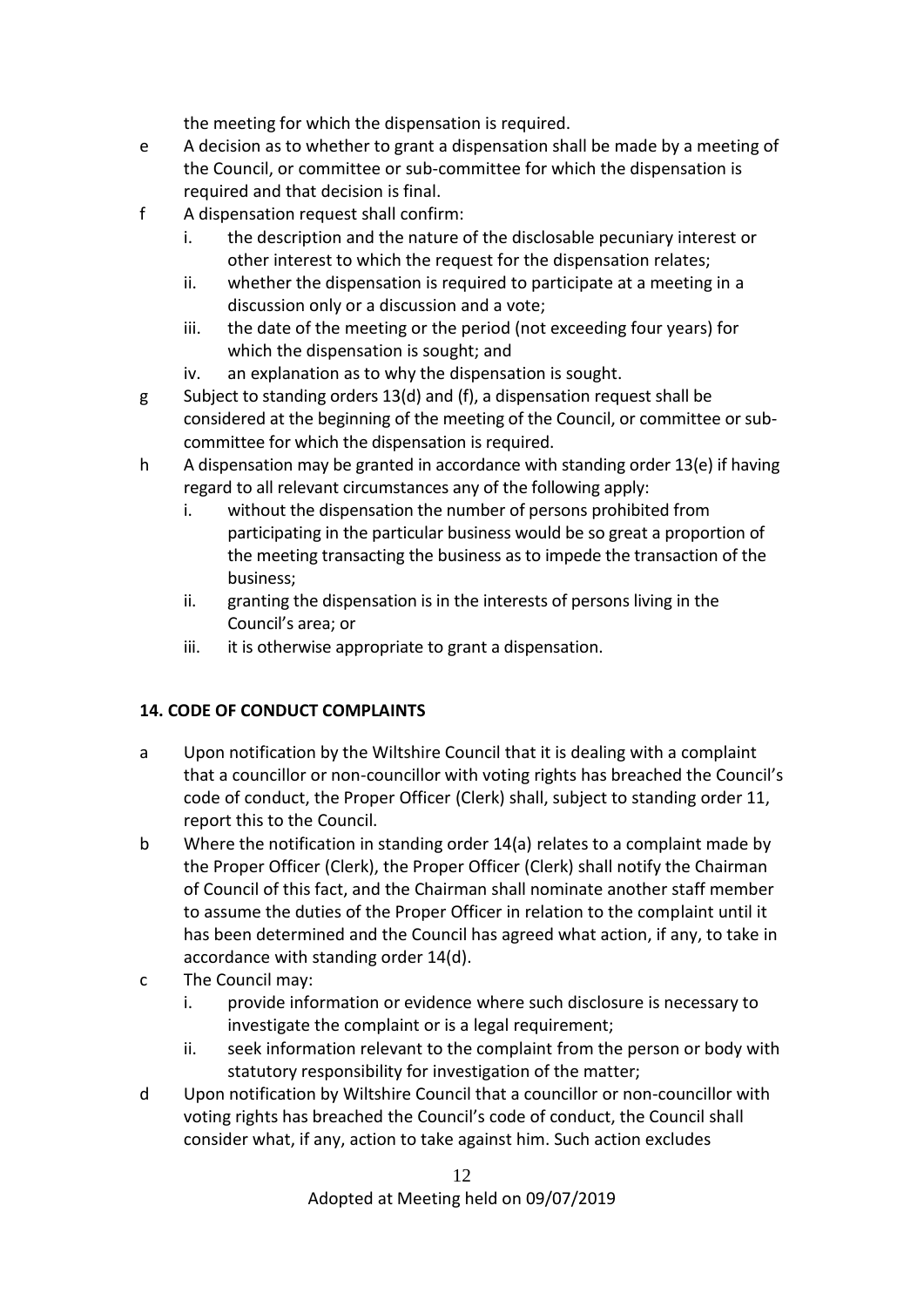disqualification or suspension from office.

## **15. PROPER OFFICER (Clerk)**

- a The Proper Officer shall be either (i) the clerk or (ii) other staff member(s) nominated by the Council to undertake the work of the Proper Officer when the Proper Officer is absent.
- b The Proper Officer shall:
	- i. at least three clear days before a meeting of the council, a committee or a sub-committee**,**
		- serve on councillors by delivery or post at their residences or by email authenticated in such manner as the Proper Officer thinks fit, a signed summons confirming the time, place and the agenda (provided the councillor has consented to service by email), and
		- Provide, in a conspicuous place, public notice of the time, place and agenda (provided that the public notice with agenda of an extraordinary meeting of the Council convened by councillors is signed by them).

*See standing order 3(b) for the meaning of clear days for a meeting of a full council and standing order 3(c) for the meaning of clear days for a meeting of a committee;*

- ii. subject to standing order 9, include on the agenda all motions in the order received unless a councillor has given written notice at least 4 days before the meeting confirming his withdrawal of it;
- iii. convene a meeting of the Council for the election of a new Chairman of the Council, occasioned by a casual vacancy in his office;
- iv. facilitate inspection of the minute book by local government electors;
- v. receive and retain copies of byelaws made by other local authorities;
- vi. hold acceptance of office forms from councillors;
- vii. have access to a copy of every councillor's register of interests (usually via the internet);
- viii. assist with responding to requests made under freedom of information legislation and rights exercisable under data protection legislation, in accordance with the Council's relevant policies and procedures;
- ix. liaise, as appropriate, with Wiltshire Council's Data Protection Officer (if there is one);
- x. receive and send general correspondence and notices on behalf of the Council except where there is a resolution to the contrary;
- xi. assist in the organisation of, storage of, access to, security of and destruction of information held by the Council in paper and electronic form subject to the requirements of data protection and freedom of information legislation and other legitimate requirements (e.g. the Limitation Act 1980);
- xii. arrange for legal deeds to be executed; (*see also standing order 23);*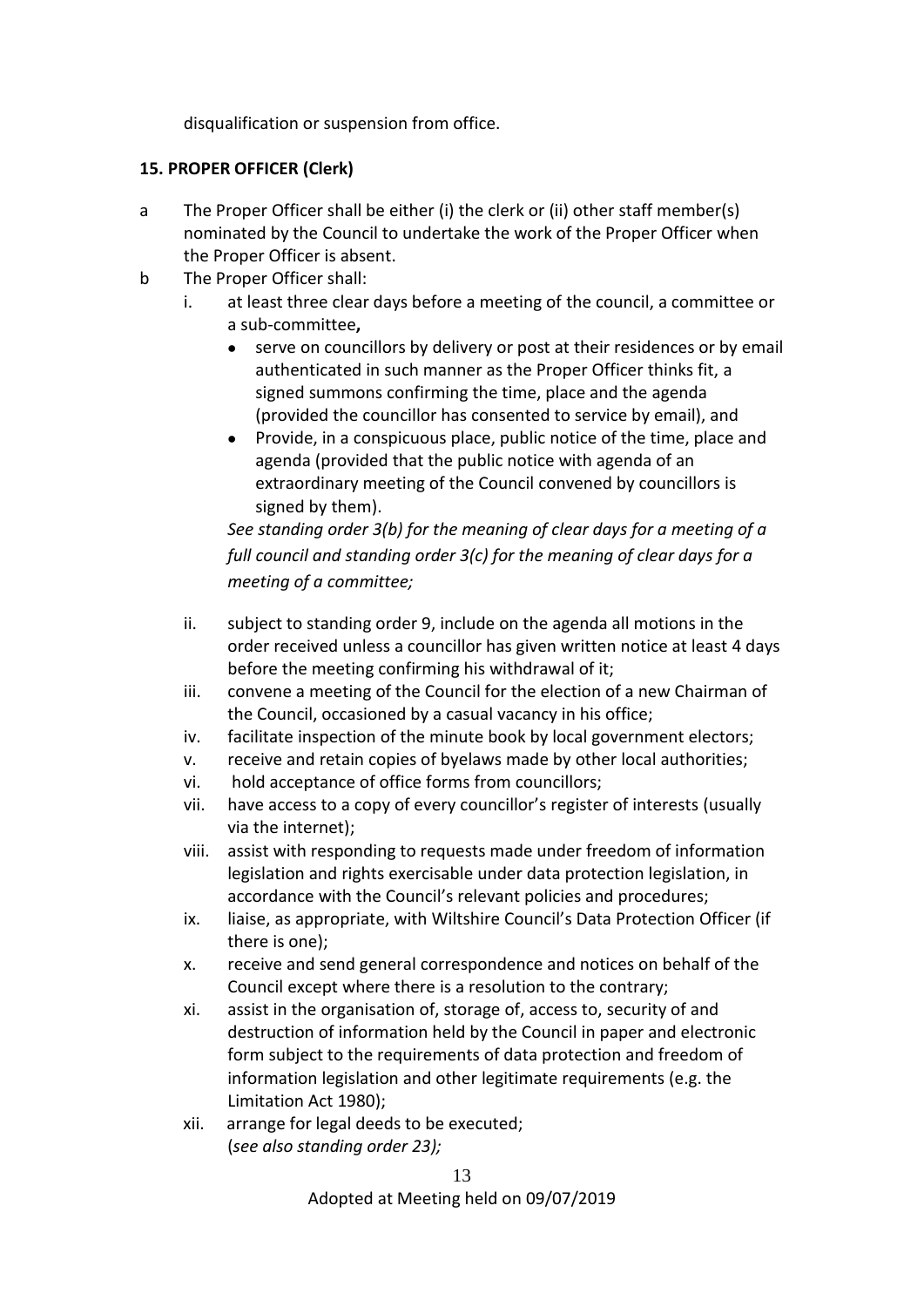- xiii. arrange or manage the prompt authorisation, approval, and instruction regarding any payments to be made by the Council in accordance with its financial regulations unless carried out by the nominated financial officer;
- xiv. record every planning application notified to the Council and the Council's response to the local planning authority in the Parish via electronic records for such purpose;
- xv. refer a planning application received by the Council to the Chairman or in his absence the Vice-Chairman (if there is one) of the Council within three working days of receipt to facilitate an extraordinary meeting if the nature of a planning application requires consideration before the next ordinary meeting of the Council;
- *xvi.* manage access to information about the Council via the publication scheme (website via webmaster);

## **16. RESPONSIBLE FINANCIAL OFFICER**

a The Council shall appoint appropriate staff member(s) to undertake the work of the Responsible Financial Officer when the Responsible Financial Officer is absent.

### **17. ACCOUNTS AND ACCOUNTING STATEMENTS**

- a "Proper practices" in standing orders refer to the most recent version of "Governance and Accountability for Local Councils – a Practitioners' Guide".
- b All payments by the Council shall be authorised, approved and paid in accordance with the law, proper practices and the Council's financial regulations.
- c The Responsible Financial Officer shall supply to each councillor as soon as practicable after 30 June, 30 September and 31 December in each year a statement to summarise:
	- i. the Council's receipts and payments (or income and expenditure) for each quarter;
	- ii. the Council's aggregate receipts and payments (or income and expenditure) for the year to date;

iii. the balances held at the end of the quarter being reported and which includes a comparison with the budget for the financial year and highlights any actual or potential overspends.

- d As soon as possible after the financial year end at 31 March, the Responsible Financial Officer shall provide:
	- i. each councillor with a statement summarising the Council's receipts and payments (or income and expenditure) for the last quarter and the year to date for information; and
	- ii. to the Council the accounting statements for the year in the form of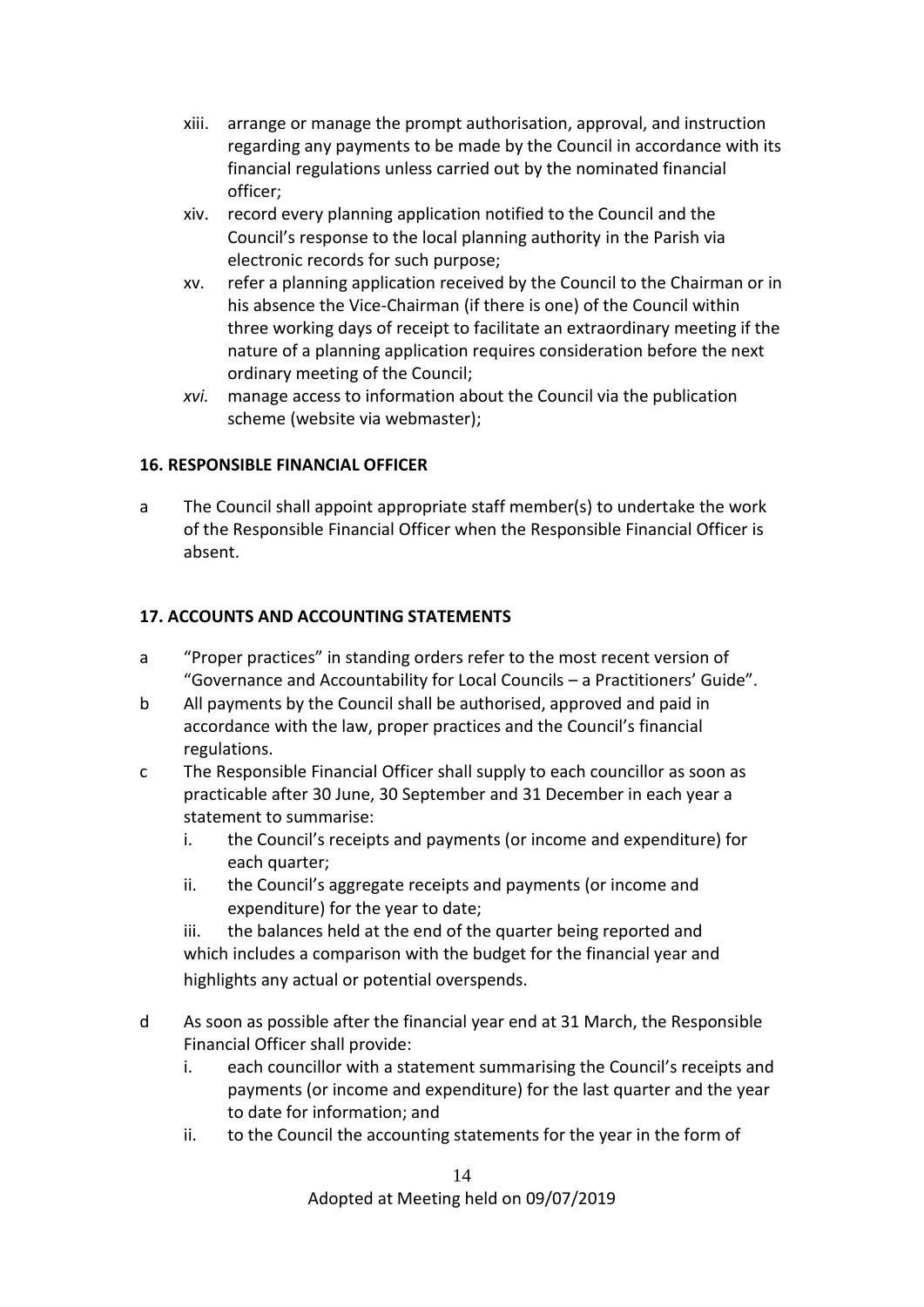Section 2 of the annual governance and accountability return, as required by proper practices, for consideration and approval.

e The year-end accounting statements shall be prepared in accordance with proper practices and apply the form of accounts determined by the Council (receipts and payments, or income and expenditure) for the year to 31 March. A completed draft annual governance and accountability return shall be presented to all councillors at least 14 days prior to anticipated approval by the Council. The annual governance and accountability return of the Council, which is subject to external audit, including the annual governance statement, shall be presented to the Council for consideration and formal approval before 30 June.

# **18. FINANCIAL CONTROLS AND PROCUREMENT**

Tilshead Parish Council Financial Regulations (These financial regulations were adopted by the Parish Council at its meeting on 14th May 2019).

## **a. General**

- a The Parish Council are responsible for the management of the finances.
- b Controls need to be reviewed each year.

c We are a very small council i.e. Unlike Swindon for example with millions passing through the books.

# **b. Working Procedures**

Below is a summary as to how we operate:

a the precept is agreed in December and is the basis of our council tax.

b Cheques are presented at each meeting for signing by two of the authorised signatures; Chair/Vice-Chair/Finance Officer with the recipient and amount noted in the minutes.

c Counterfoils are initialled.

- d Monthly Bank statements are reconciled and need to reviewed quarterly (not by the Chair, but by another Councillor) and noted in the minutes.
- e Paying in book slips gives details of receipts.

**f** Salary payments/Expenses from the Clerk are submitted before the monthly meeting to Chair and Vice-Chair and approved before forwarding to The Finance Officer who will raise individual cheques.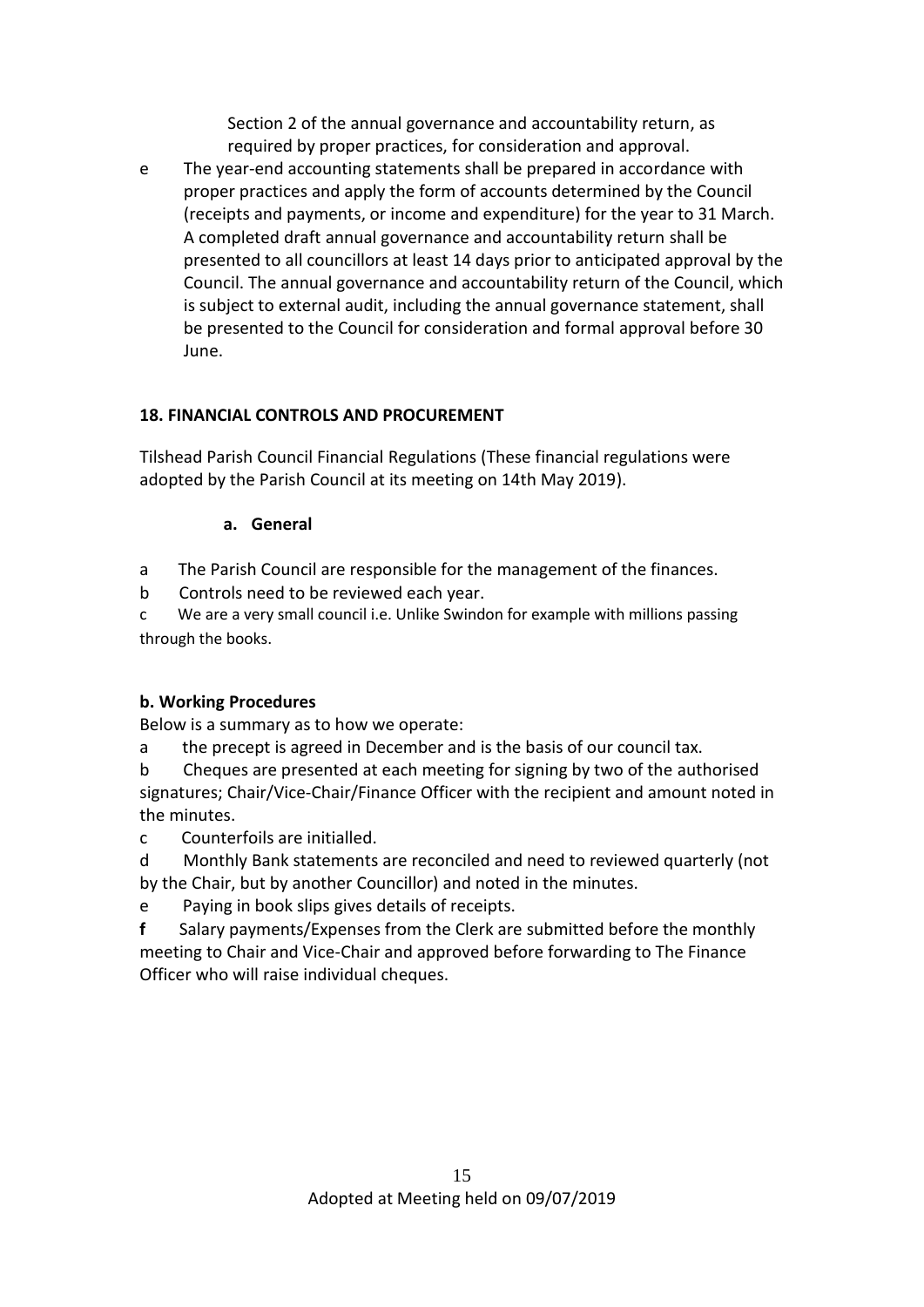g The Clerks salary is reviewed each April and signed off by The Chair and Finance Officer**.**

h An Asset Register is maintained showing location/purchase details/purpose for which held.

- i Insurances should be reviewed annually and records kept up to date.
- j Risk should be managed by the Council.
- k An internal audit takes place at the year end.

l An external audit is based on The Annual Governance Statement signed off by the Chair generally at the AGM.

m Accounts and legal statements to be placed on the Tilshead web site.

## **19. HANDLING STAFF MATTERS**

- a A matter personal to a member of staff that is being considered by a meeting of the Council is subject to standing order 11.
- b Subject to the Council's policy regarding absences from work, the Council's most senior member of staff shall notify the chairman of the Council or, if he/she is not available, the vice-chairman (if there is one) of absence occasioned by illness or other reason and that person shall report such absence to the Council at its next meeting.
- c The chairman of or in his/her absence, the vice-chairman shall upon a resolution conduct a review of the performance and annual appraisal of the work of the Clerk. The reviews and appraisal shall be reported in writing and are subject to approval by resolution by the Council.
- d Subject to the Council's policy regarding the handling of grievance matters, the Council's most senior member of staff (or other members of staff) shall contact the chairman or in his/her absence, the vice-chairman in respect of an informal or formal grievance matter, and this matter shall be reported back and progressed by resolution of Council.
- e Subject to the Council's policy regarding the handling of grievance matters, if an informal or formal grievance matter raised by the Clerk relates to the chairman or vice-chairman this shall be communicated to another member which shall be reported back and progressed by resolution of Council.
- f Any persons responsible for all or part of the management of staff shall treat as confidential the written records of all meetings relating to their performance, capabilities, grievance or disciplinary matters.
- g In accordance with standing order 11(a), persons with line management responsibilities shall have access to staff records referred to in standing order  $19(f)$ .

## **20. RESPONSIBILITIES TO PROVIDE INFORMATION**

*See also standing order 21.*

a In accordance with freedom of information legislation, the Council shall publish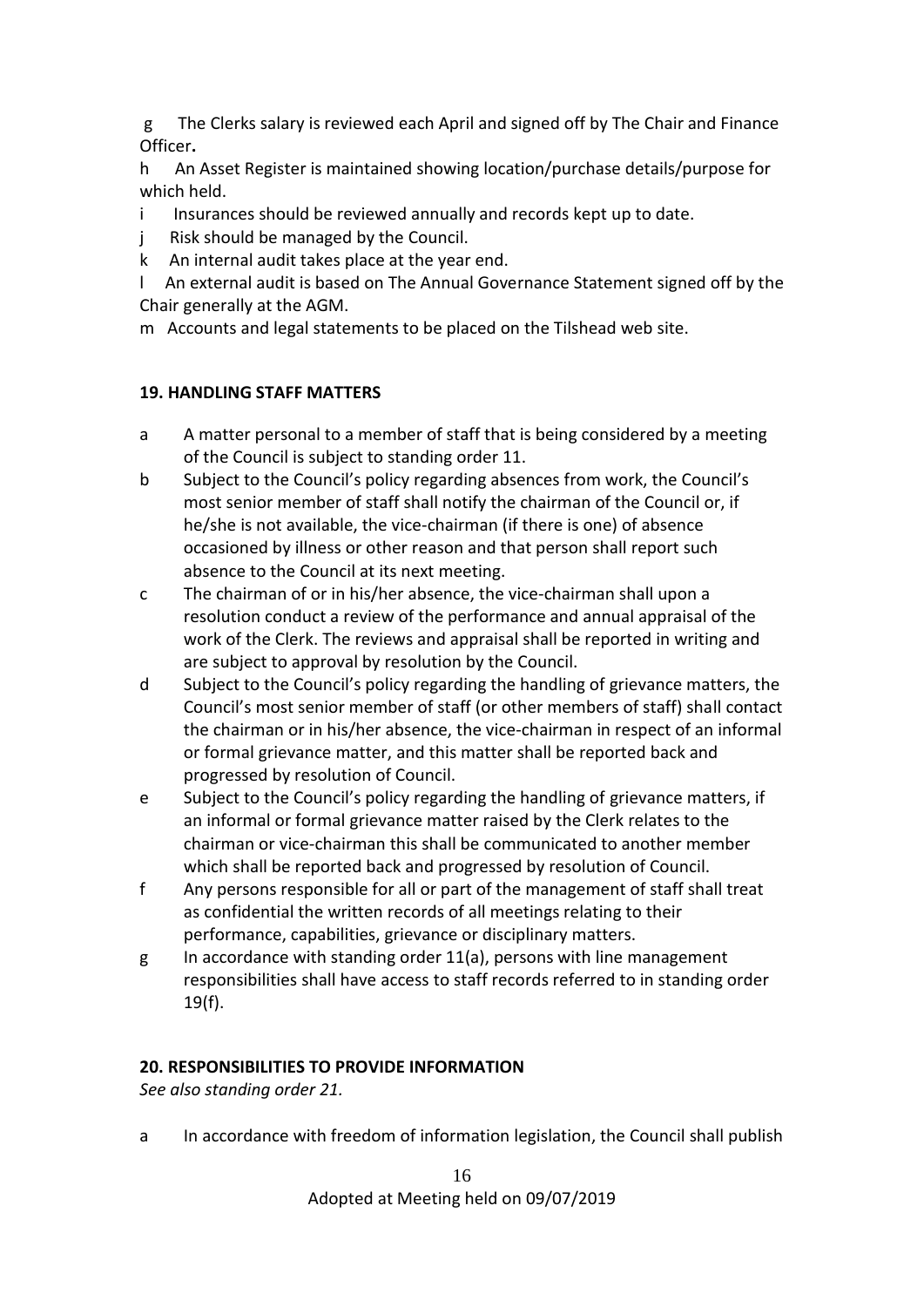information in accordance with its publication scheme and respond to requests for information held by the Council.

b. If gross annual income or expenditure (whichever is higher) does not exceed £25,000 the Council shall publish information in accordance with the requirements of the Smaller Authorities (Transparency Requirements) (England) Regulations 2015.

## **21. RESPONSIBILITIES UNDER DATA PROTECTION LEGISLATION**

(Below is not an exclusive list). *See also standing order 11.*

- a The Council may appoint a Data Protection Officer.
- b The Council shall have policies and procedures in place to respond to an individual exercising statutory rights concerning his/her personal data.
- c The Council shall have a written policy in place for responding to and managing a personal data breach.
- d The Council shall keep a record of all personal data breaches comprising the facts relating to the personal data breach, its effects and the remedial action taken.
- e The Council shall ensure that information communicated in its privacy notice(s) is in an easily accessible and available form and kept up to date.
- f The Council shall maintain a written record of its processing activities.

# **22. RELATIONS WITH THE PRESS/MEDIA**

a Requests from the press or other media for an oral or written comment or statement from the Council, its councillors or staff shall be handled in accordance with the Council's policy in respect of dealing with the press and/or other media.

## **23. EXECUTION AND SEALING OF LEGAL DEEDS**

*See also standing orders 15(b)(xii) and (xvii).*

a A legal deed shall not be executed on behalf of the Council unless authorised by a resolution. Subject to standing order 23(a), any two councillors may sign, on behalf of the Council, any deed required by law and the Proper Officer shall witness their signatures. *The above is applicable to a Council without a common seal.*

## **24. COMMUNICATING WITH WILTSHIRE COUNCILLORS**

a An invitation to attend a meeting of the Council shall be sent, together with the agenda, to the ward councillor(s) of Wiltshire representing the area of the Council.